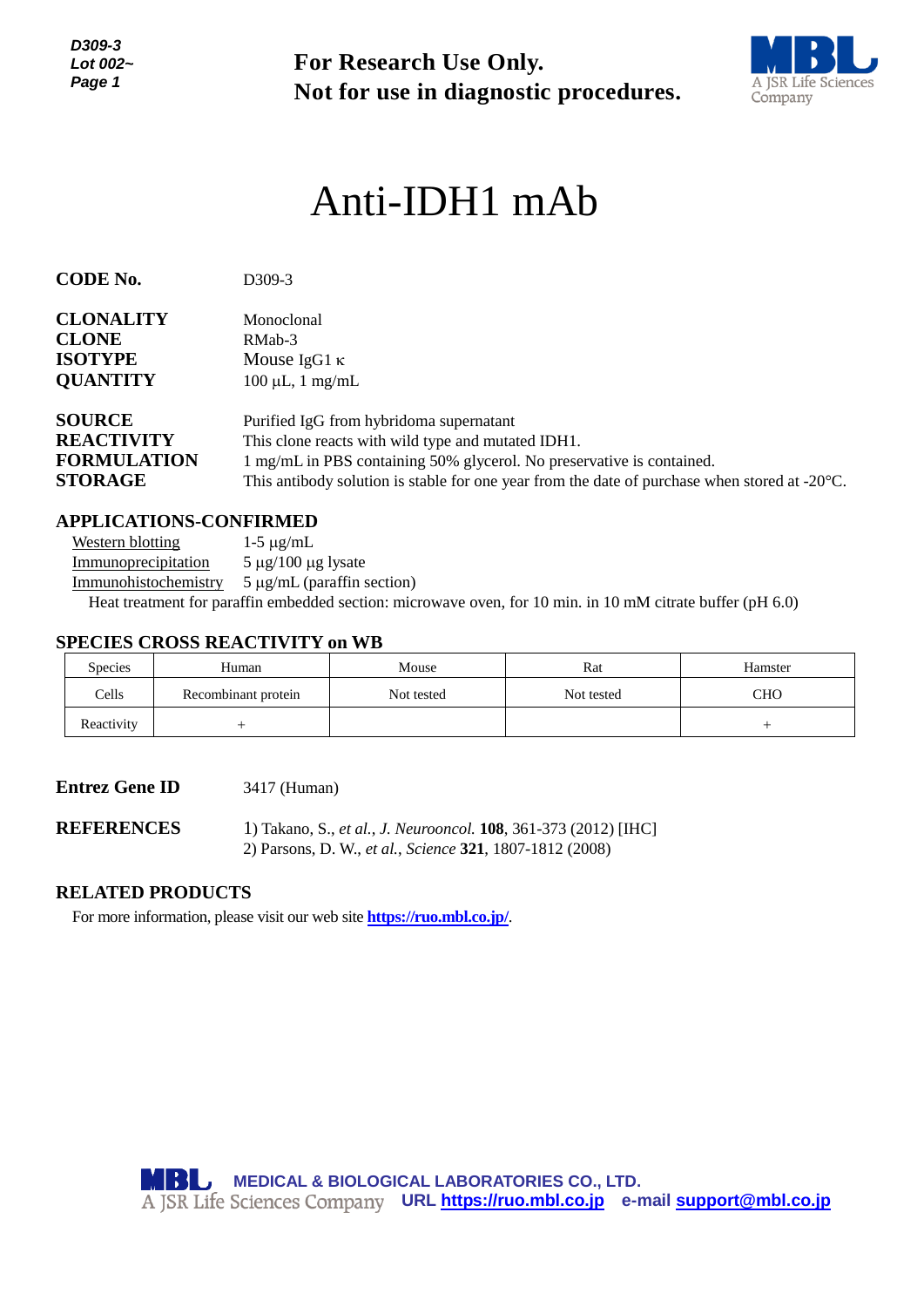## **SDS-PAGE & Western blotting**

- 1) The recombinant protein is dissolved in Laemmli's sample buffer at  $20 \mu g/mL$ .
- 2) Boil the samples for 3 min. and centrifuge. Load 5  $\mu$ L of the sample per lane in a 1-mm-thick SDS-polyacrylamide gel (12.5% acrylamide) for electrophoresis.
- 3) Blot the protein to a polyvinylidene difluoride (PVDF) membrane at 1 mA/cm<sup>2</sup> for 1 hr. in a semi-dry transfer system (Transfer Buffer: 25 mM Tris, 190 mM glycine, 20% methanol). See the manufacturer's manual for precise transfer procedure.
- 4) To reduce nonspecific binding, soak the membrane in 10% skimmed milk (in PBS, pH 7.2) for 1 hr. at room temperature.
- 5) Incubate the membrane with primary antibody diluted with 1% skimmed milk (in PBS, pH 7.2) as suggested in the **APPLICATIONS** for 1 hr. at room temperature. (The concentration of antibody will depend on the conditions.)
- 6) Wash the membrane with PBS-T [0.05% Tween-20 in PBS] (5 min. x 3).
- 7) Incubate the membrane with the 1:10,000 of HRP-conjugated anti-mouse IgG (MBL, code no. 330) diluted with 1% skimmed milk (in PBS, pH 7.2) for 1 hr. at room temperature.
- 8) Wash the membrane with PBS-T (5 min. x 3).
- 9) Wipe excess buffer on the membrane, and then incubate it with appropriate chemiluminescence reagent for 1 min. Remove extra reagent from the membrane by dabbing with paper towel, and seal it in plastic wrap.
- 10) Expose to an X-ray film in a dark room for 3 min. develop the film as usual. The condition for exposure and development may vary.

(Positive control for Western blotting; recombinant human IDH1)



### *Western blotting analysis of IDH1*

Lane 1 and 4: MBP-IDH1-R132H Lane 2 and 5: MBP-IDH1-R132S Lane 3 and 6: MBP-IDH1-Wild type

Immunoblotting

Lane 1-3: anti-IDH1 mAb (MBL, code no. D309-3) Lane 4-6: anti-MBP (Maltose Binding Protein) mAb (MBL, code no. M091-3)